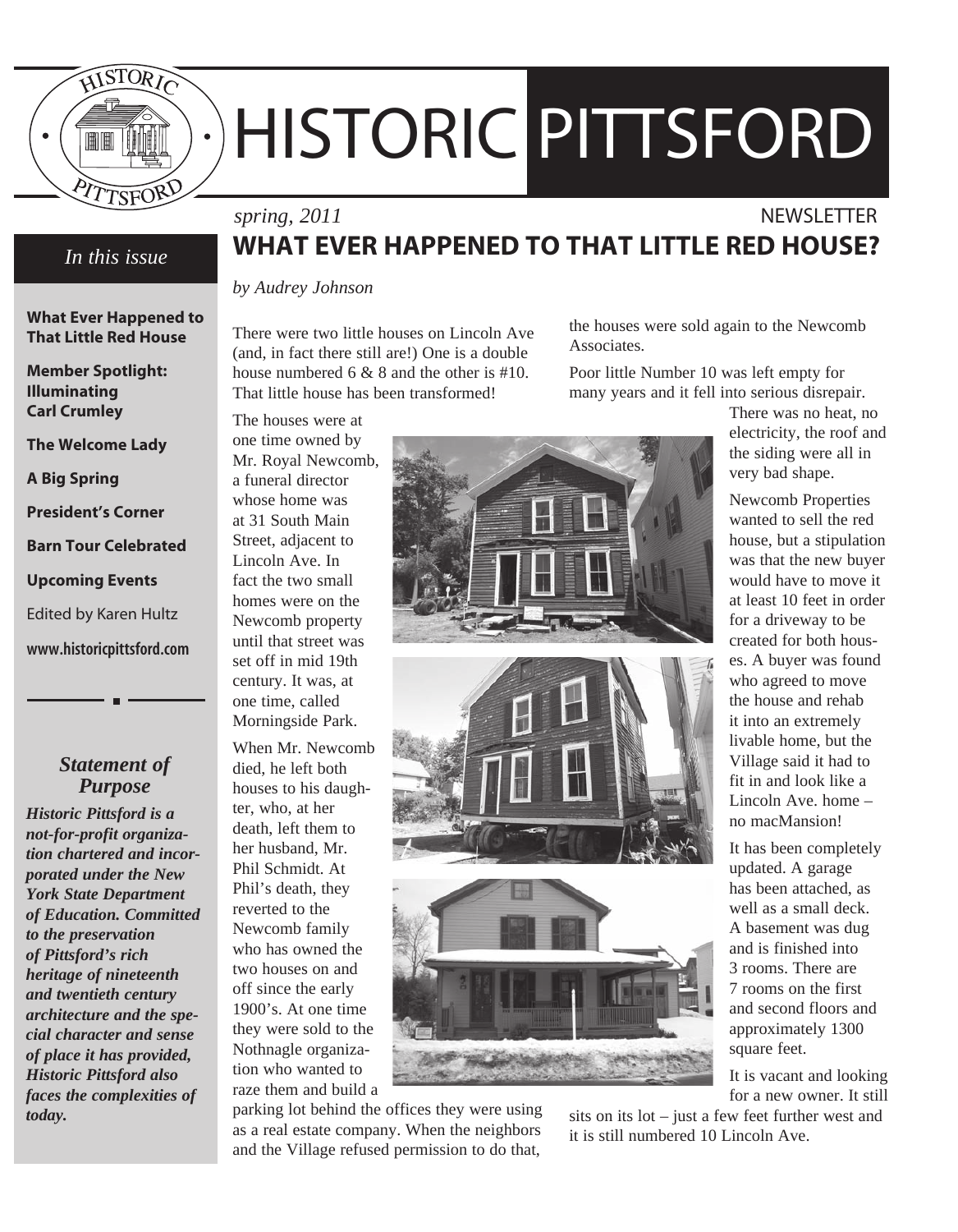# **Member Spotlight: Illuminating Carl Crumley**

## *by Vicki Profitt*

After spending thirty years traveling the country for his job in the airline industry, award-winning photographer and Historic Pittsford member Carl Crumley chose to settle down in Pittsford. His wife, Liz, is a long-time Pittsford resident. Photography has long been an important part of Carl's life since he received his first camera, a Kodak Brownie Starflash, for Christmas as a child.

Carl's love of photography has fostered his interest in history. "I've become quite an upstate New York history buff while out taking photographs and coming across historical things like the Erie Canal, the Pittsford pioneer cemetery, the 1793 Hathaway barn in Farmington, and the cobblestone railroad building in Fishers. Researching and learning about these things has stimulated my interest in history. I've read a few books about the Erie Canal, and I'm currently thoroughly enjoying *Reflections on Big Spring – A History of Pittsford, NY And The Genesee River Valley* by David McNellis" (now available for sale at The Little House).

"I think my underlying reason for joining Historic Pittsford was my interest in old Lock 62 and the several hundred yards of the original Clinton's Ditch that remains pretty much undisturbed behind Pittsford Plaza shopping center. With the 200th anniversary of the canal approaching I think that would be a great project for restoration and preservation of this important piece of history. Perhaps there are others in Historic Pittsford that share my dream of a restored canal section with a lock that visitors could enjoy and learn from," says Carl.

Although he is primarily a landscape and nature photographer, Carl counts Pittsford's grain tower and flour mill and the Erie Canal at the Great Embankment among his favorite subjects to photograph. "I'm particularly fond of historic structures, and especially in wintertime with our snow, and the wonderful, low angle sunlight we have all



Pictured: **Carl Crumley**

winter in these northern latitudes. We're very fortunate in upstate New York to have beautiful scenery, interesting subjects and the best lighting around."

A winner of numerous photography contests, among them contests held by the Honeoye Falls – Mendon Chamber of Commerce, Camera Rochester, the Kim Komando Computer Show, and the Rochester Nature Photography Meetup, Carl was recently awarded First Place in the "Buildings, Bridges & Locks" category by The Erie Canalway Organization for his photograph of the Springdale Guard Lock in Pittford.

Carl Crumley's photography can be seen on his website, www.CarlCrumley.Zenfolio.com.



# **BARN TOUR CELEBRATED**

## *by Liz Jackson-Renner*

Saturday, October 16, 2010 was a beautiful Fall day – perfect for a barn tour. About 80 children and adults jumped into their cars with "map" in hand and toured selected barns south of the village.

The farmers enjoyed talking about their barns and/or selling produce. Refreshments at one barn were served and Historic Pittsford raised \$700 for Little House upkeep and projects. Let us know if you'd like to experience another tour. Call 381-2941 or stop by the "Little House".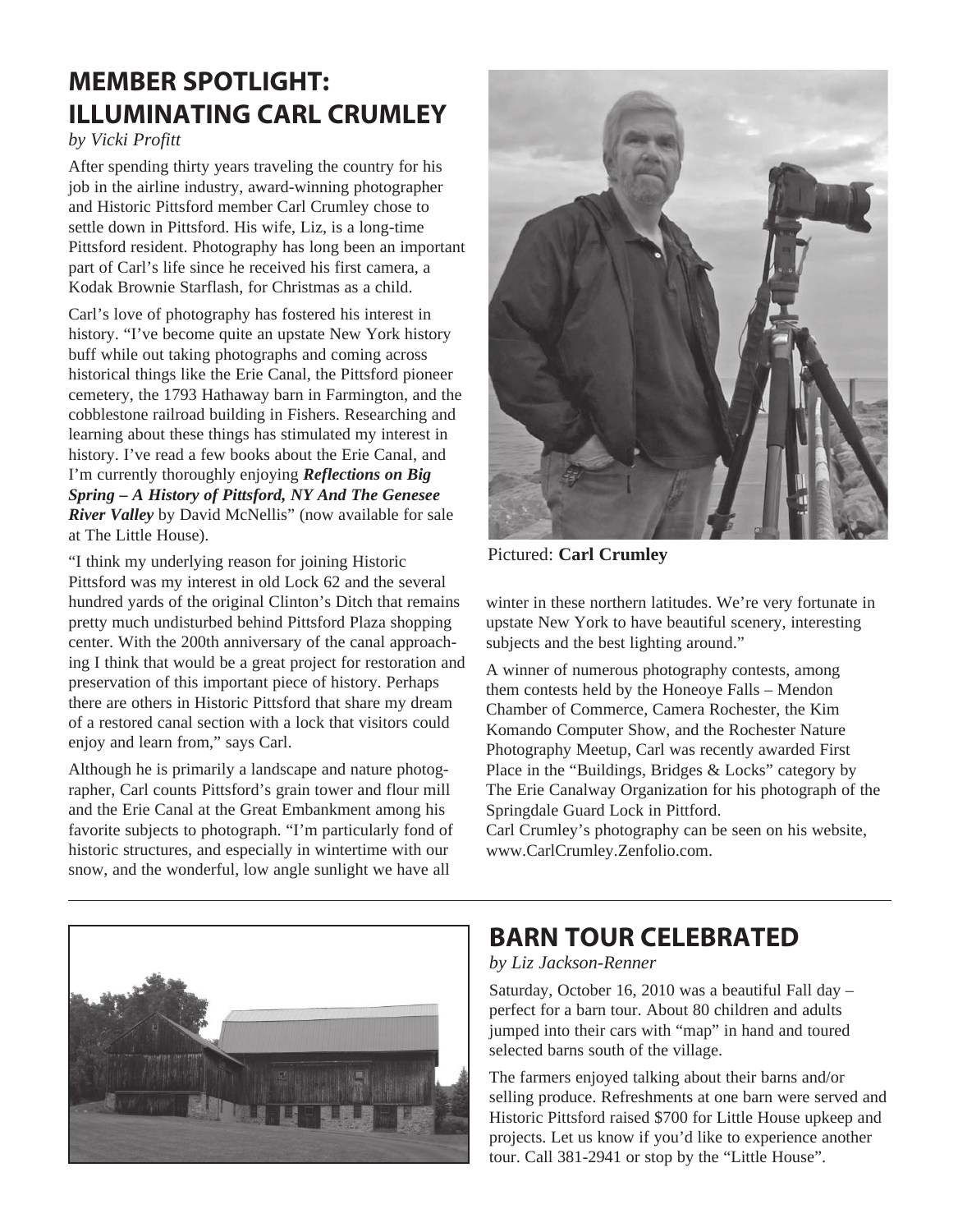# **THE WELCOME LADY**

## *by Joe Maxey*

Most everyone who has moved into the Town or Village of Pittsford has been greeted by the Welcome Wagon Lady. If there hasn't been a face to face meeting, there was the familiar bag of goodies left on the door knob as a token of good cheer and welcome to the neighborhood. Well, that lady of endless energy and charm has decided to retire after 30 plus years of being an ambassador of good will. The diminutive, silver haired dynamo is our beloved Virginia "Ginny" Vesty.

Several years ago, Ginny agreed to partner with Historic Pittsford by including our literature in her Welcome Wagon greeting bag. She also kept us up to date on new arrivals in the Town and the Village.

I had the good fortune to talk with Ginny as she was preparing to leave this area and move to be near one of her four sons in NJ. We could have spent the afternoon enjoying recollections of her life in upstate NY. Ginny was a graduate of Nazareth College, majoring in Sociology and trained as a social worker. As circumstances would play out, she never took the job offered her as a social worker. Instead she worked in the family's coal and feed business until she married. It is interesting to note that her early training in college adequately prepared her to be the welcoming person new residents would meet.

Ginny has made a major contribution to our community. On behalf of Historic Pittsford, and the new residents I thank you Ginny and wish you many wonderful years enjoying your family. I hope they can keep up with you.

# **A 'BIG SPRING' IS NOT JUST THE WEATHER**

*by Joe Maxey* 

It is understood that many are looking forward to the end of winter. The 'Big Spring' referred to here is the recently published book by David McNellis; *"Reflections on Big Spring, a History of Pittsford, NY and the Genesee River Valley"*.

David McNellis is a former resident of Pittsford and a current member of Historic Pittsford. Although he has retired and lives in San Carlos California, he has spent the last five years researching the history of Pittsford and Western NY. The result of his interest in this area is a wonderfully fascinating account of how the Native Americans and early pioneers helped shape what we now enjoy as our home. The natural spring of fresh water in Pittsford has been a major influence in the development of the area and its people.

For more information on the author and background on the book, go to

http://www.sites.google.com/site/bigspringnewyork/home.

The book can be obtained at the Little House, 18 Monroe Avenue in Pittsford. Soft cover books are: \$18.00 and are in stock. Hard cover books are: \$25.00 and must be ordered. Copies may be reserved by calling 381-2941. Business hours of the Little House are Wednesdays and Saturdays 9 AM to 12 noon. You are invited to visit our website at www.historicpittsford.com.

# **PRESIDENT'S CORNER**

As I sit down to write this report, I'm looking out the window at lots of snow and thinking it's a little bleak. And as I walk and drive through the Village, I'm aware of all the vacant properties. Is it economic times that are catching up with Pittsford or is it something else? Maybe the cost of properties have necessitated raising rents to unrealistic levels or are we missing what people really want? I know we travel to "the mall" to get our necessities, but do we want to? I don't think so. We have "lost" our grocery, pharmacy, hardware and basic clothing stores. Is it no longer important to have these conveniences in a village? Maybe not, but I miss them.

As some of you may remember, several years ago, I had one of those stores that closed. The combination of "big box" competition and raising rents influenced my decision to concentrate on bicycles and close the hardware store. I apologize to those who miss the

convenience of Pittsford Hardware. I miss it too.

I'm feeling a little like Andy Rooney today, showing my age and commiserating on the past, but I'll try to remain optimistic. Spring is here and as you read this, the empty buildings will be filled with new fresh merchandise and redecorated store fronts will be attracting us. I'll support local merchants and businesses and hope you do too.

As we reminisce, enjoy our community. We still have one of the nicest villages in the world. And no small part of this, is without Historic Pittsford's contribution. We are keeping it alive and well. Thank you for your continuing support.

Sincerely, Rusty Likly, **President** Historic Pittsford